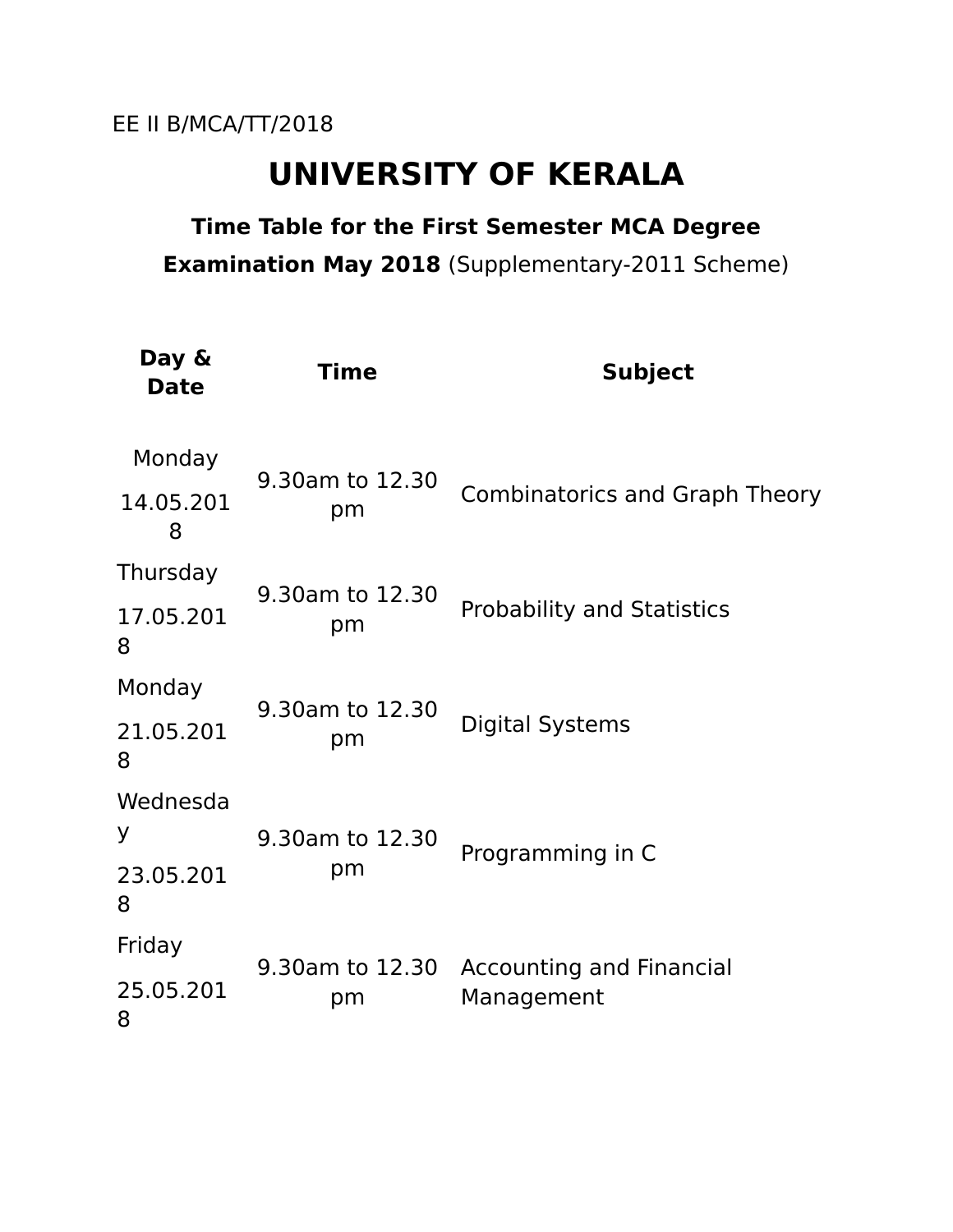Sd/-

Thiruvananthapuram Dated: 07.05.2018

#### **CONTROLLER OF EXAMINATIONS**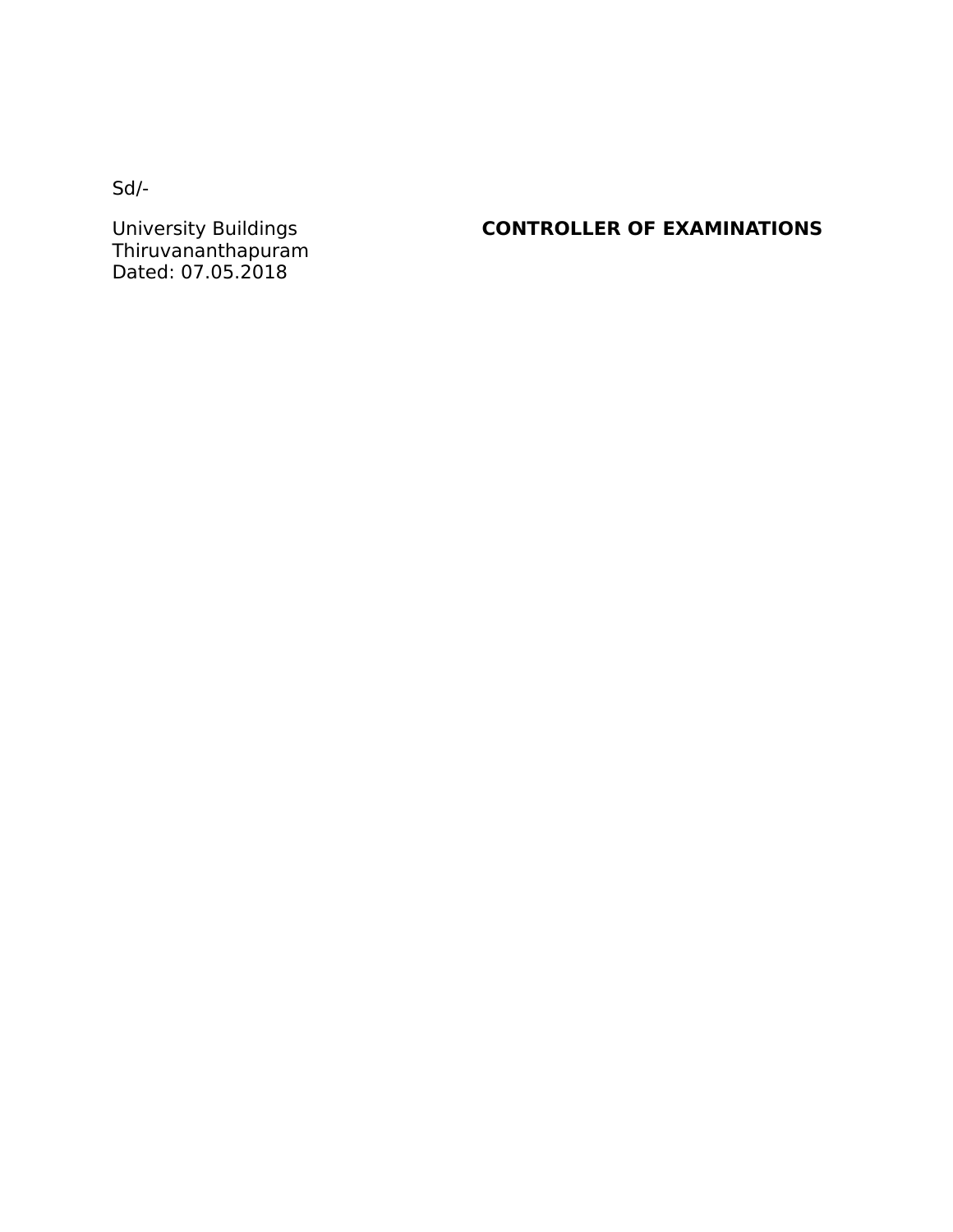EE II B/MCA/TT/2018

## **UNIVERSITY OF KERALA**

### **Time Table for the Third Semester MCA Degree Examination May 2018**

(Supplementary-2011 Scheme)

| Day &<br><b>Date</b>            | <b>Time</b>           | <b>Subject</b>                                           |
|---------------------------------|-----------------------|----------------------------------------------------------|
| Wednesda<br>У<br>16.05.201<br>8 | 9.30am to 12.30<br>pm | Algorithm Analysis and Design                            |
| Friday                          | 9.30am to 12.30<br>рm | Software Engineering                                     |
| 18.05.201<br>8                  |                       |                                                          |
| Tuesday                         | 9.30am to 12.30<br>pm | Numerical Analysis and<br><b>Optimization Techniques</b> |
| 22.05.201<br>8                  |                       |                                                          |
| Thursday                        |                       | <b>Operating Systems</b>                                 |
| 24.05.201<br>8                  | 9.30am to 12.30<br>рm |                                                          |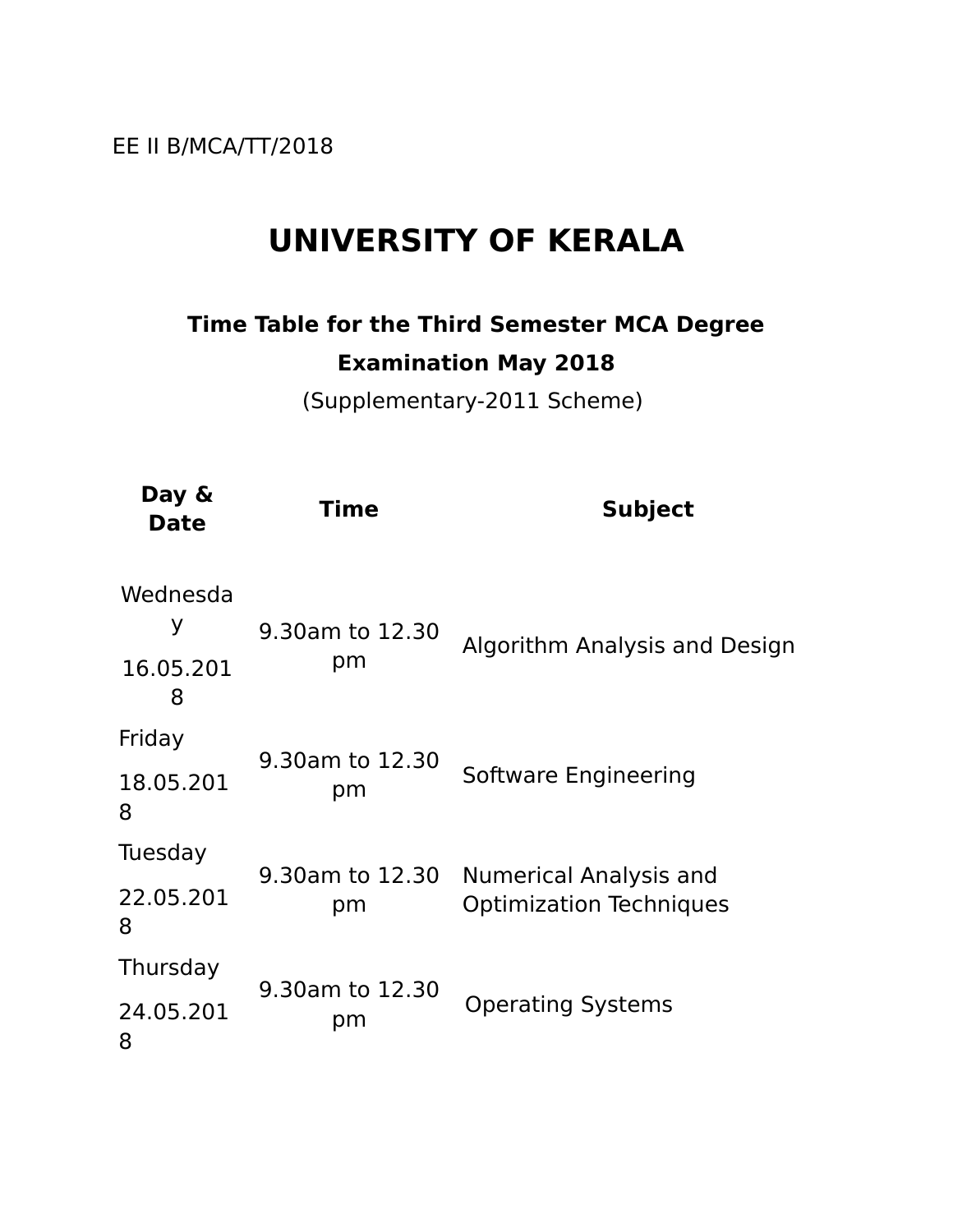Tuesday 29.05.201 8 9.30am to 12.30 pm Java Programming

Sd/-

University Buildings<br>Thiruvananthapuram Dated: 07.05.2018

#### **CONTROLLER OF EXAMINATIONS**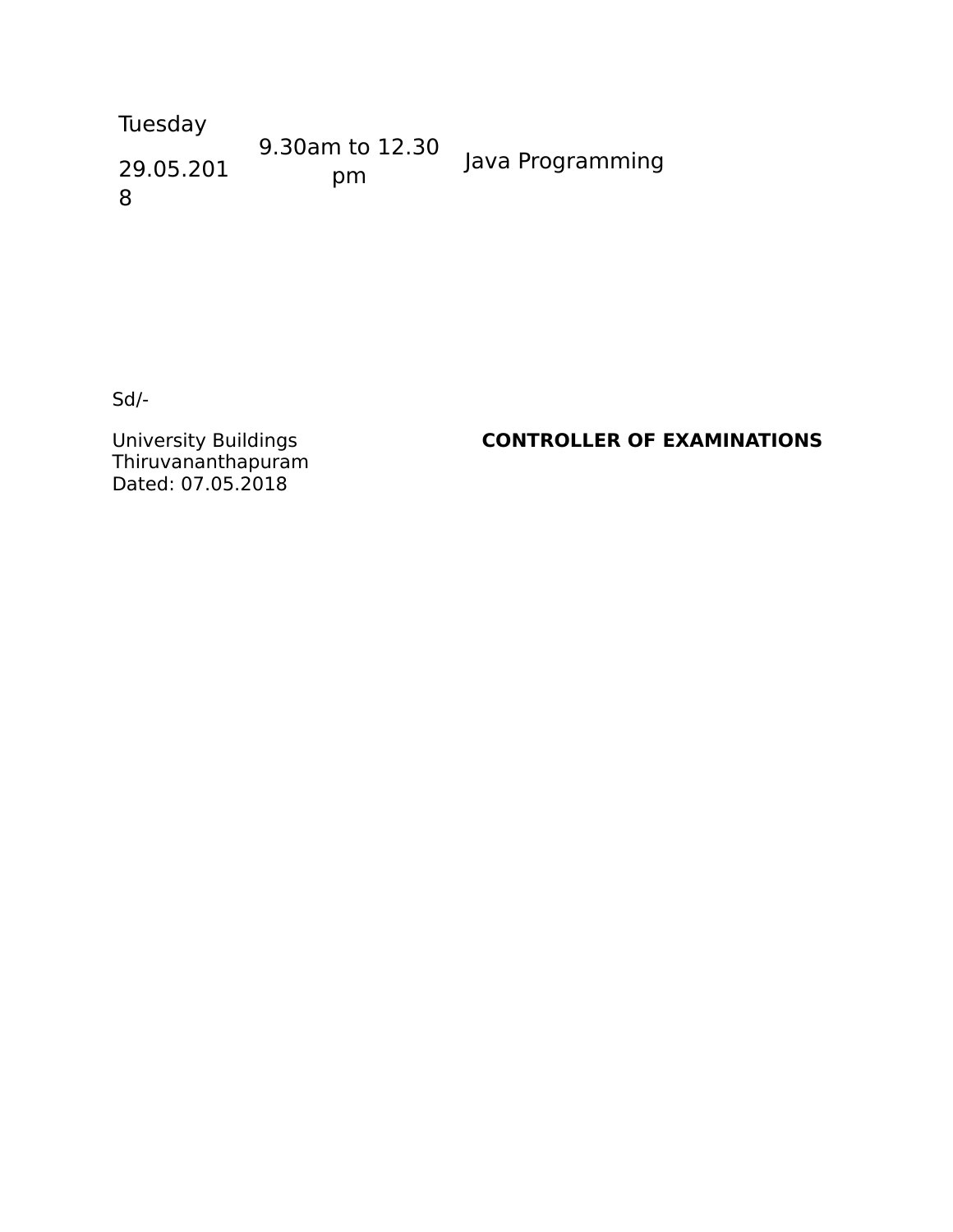# **UNIVERSITY OF KERALA**

Time Table for the Fifth Semester MCA Degree Examination April 2018 (2015 Scheme) Regular

| Day &<br><b>Date</b> | <b>Time</b>                        | <b>Subject</b>                                                       |
|----------------------|------------------------------------|----------------------------------------------------------------------|
| Monday               | 9.30am to 12.30<br>pm              | Software Engineering                                                 |
| 14.05.201<br>8       |                                    |                                                                      |
| Wednesda<br>У        | pm                                 | 9.30am to 12.30 Cryptography and Network<br>Security                 |
| 16.05.201<br>8       |                                    |                                                                      |
| Friday               | pm                                 | 9.30am to 12.30 Application Programming For<br><b>Mobile Devices</b> |
| 18.05.201<br>8       |                                    |                                                                      |
| Monday               |                                    | Object Oriented analysis & Design                                    |
| 21.05.201<br>8       | 9.30am to 12.30<br>pm              |                                                                      |
| Wednesda             | 9.30am to 12.30 Elective III<br>pm |                                                                      |
| У                    |                                    | 1. Computer Vision                                                   |
| 23.05.201            |                                    | 2. Bio Informatics                                                   |